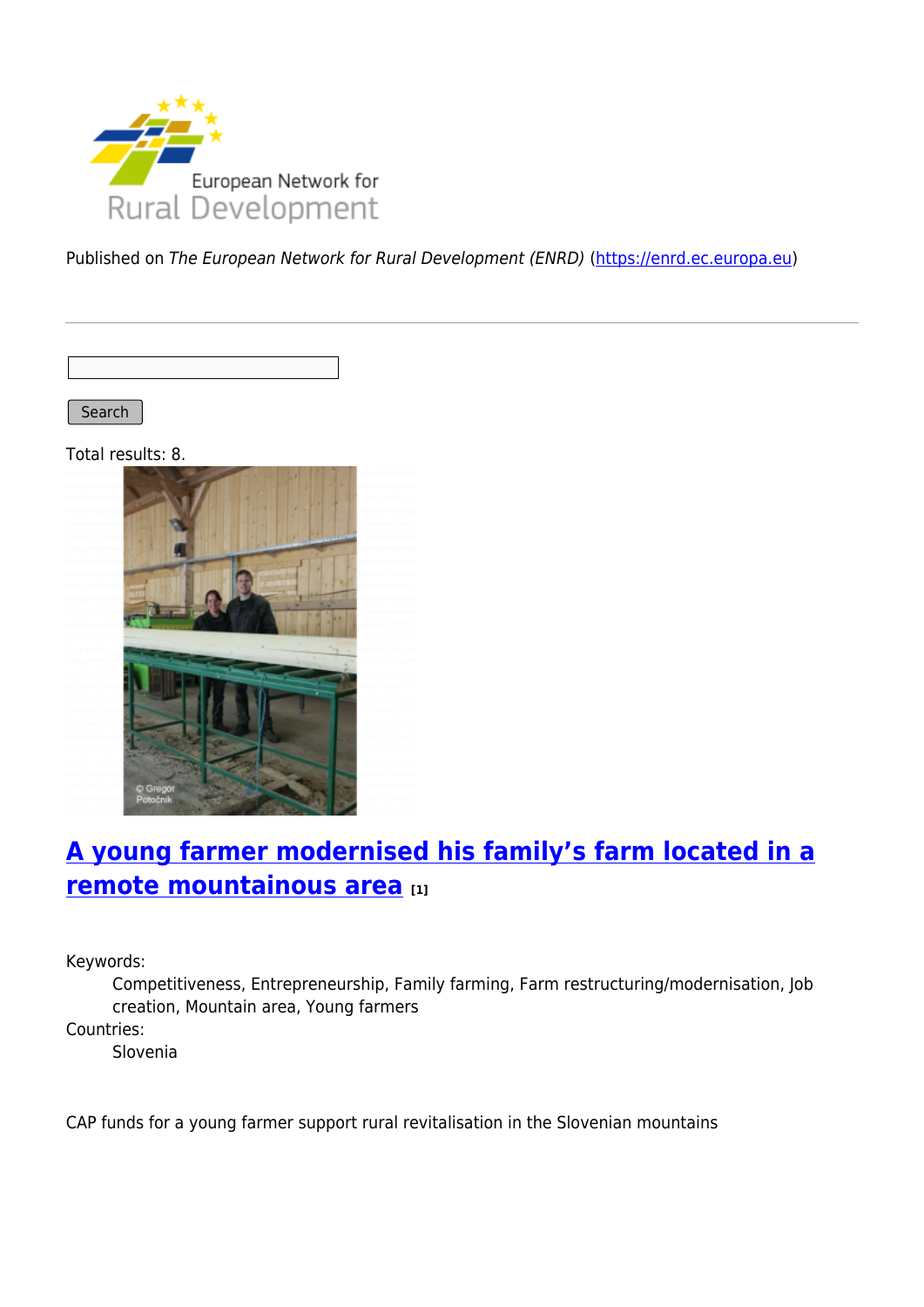

# **[Investing on greenhouses and setting up an irrigation](https://enrd.ec.europa.eu/projects-practice/investing-greenhouses-and-setting-irrigation-system_en) [system](https://enrd.ec.europa.eu/projects-practice/investing-greenhouses-and-setting-irrigation-system_en) [2]**

Keywords:

Competitiveness, Family farming, Farm restructuring/modernisation, GHG & ammonia emissions, Irrigation, Job creation, Water management, Women

Countries:

Slovenia

A young female farmer invested in the construction of greenhouses and an irrigation system to improve her farm's profitability and mitigate production risks linked to climate change.



## **[Härkis Ltd. – Setting up a factory to process Fava Beans](https://enrd.ec.europa.eu/projects-practice/harkis-ltd-setting-factory-process-fava-beans_en) [3]**

Keywords:

Added value, Entrepreneurship, Job creation, Market development, Product quality Countries:

Finland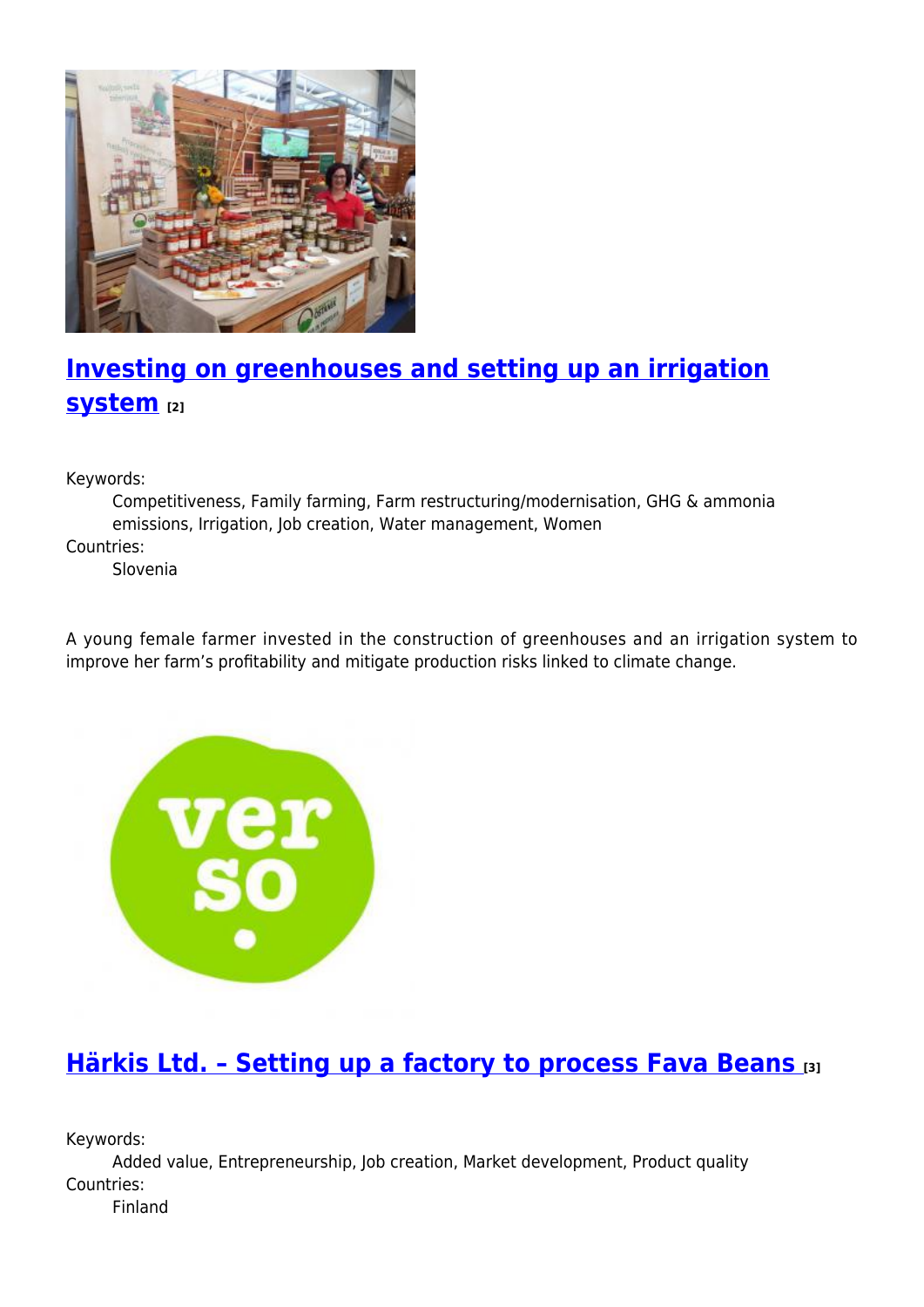The construction of a new production facility to process minced fava beans and to take advantage of the market shift from meat to plant-based protein foods.



#### **[Setting up a modern seed processing complex](https://enrd.ec.europa.eu/projects-practice/setting-modern-seed-processing-complex_en) [4]**

Keywords:

Added value, Agriculture, Competitiveness, Farm restructuring/modernisation, Job creation, Producer groups, Product quality

Countries:

Latvia

A dynamic agricultural cooperative used Rural Development Programme support for the setting up of a modern seed processing facility in order to enhance its competitiveness.



### **[SIA - "Positive Foods"](https://enrd.ec.europa.eu/projects-practice/sia-positive-foods_en) [5]**

Keywords: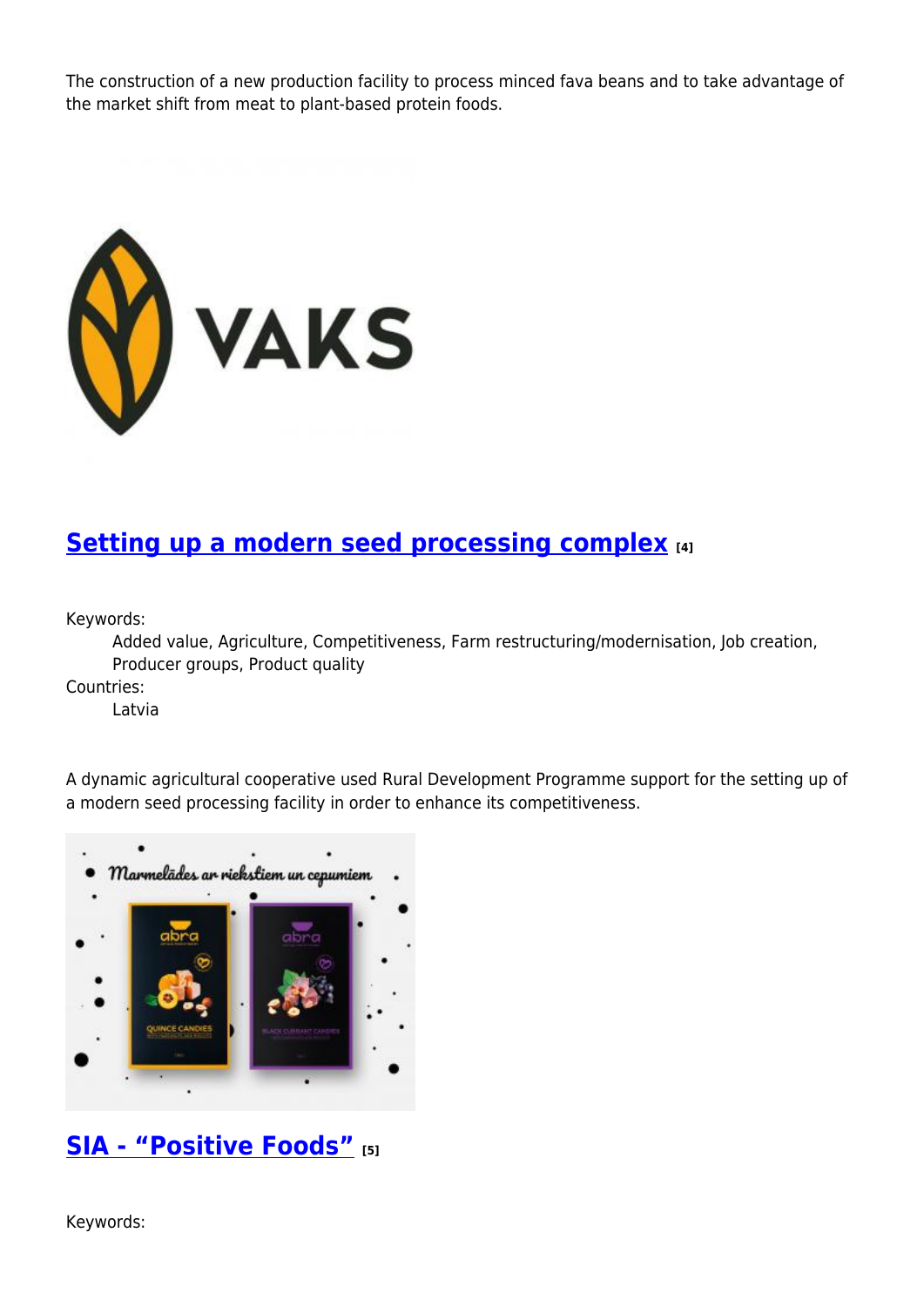Competitiveness, Entrepreneurship, Job creation, Rural SMEs, Women Countries: Latvia

RDP support enabled a home-based business that sells quality vegetarian food products to increase its production capacity and reach out to an international market.



# **[Kyrö Distillery – Investing in improved production capacity](https://enrd.ec.europa.eu/projects-practice/kyro-distillery-investing-improved-production-capacity_en) [6]**

Keywords:

Competitiveness, Entrepreneurship, Farm restructuring/modernisation, Food & Drink, Job creation, Rural business, Rural Inspiration Awards: nominees Countries:

Finland

A company producing rye gin and whiskey used RDP support to increase its production capacity to meet the demand of national and international markets.



## **[Restoring the habitats of the Aquatic Warbler](https://enrd.ec.europa.eu/projects-practice/restoring-habitats-aquatic-warbler_en) [7]**

Keywords: Biodiversity, Environmental protection, Job creation, Protected areas Countries: Lithuania